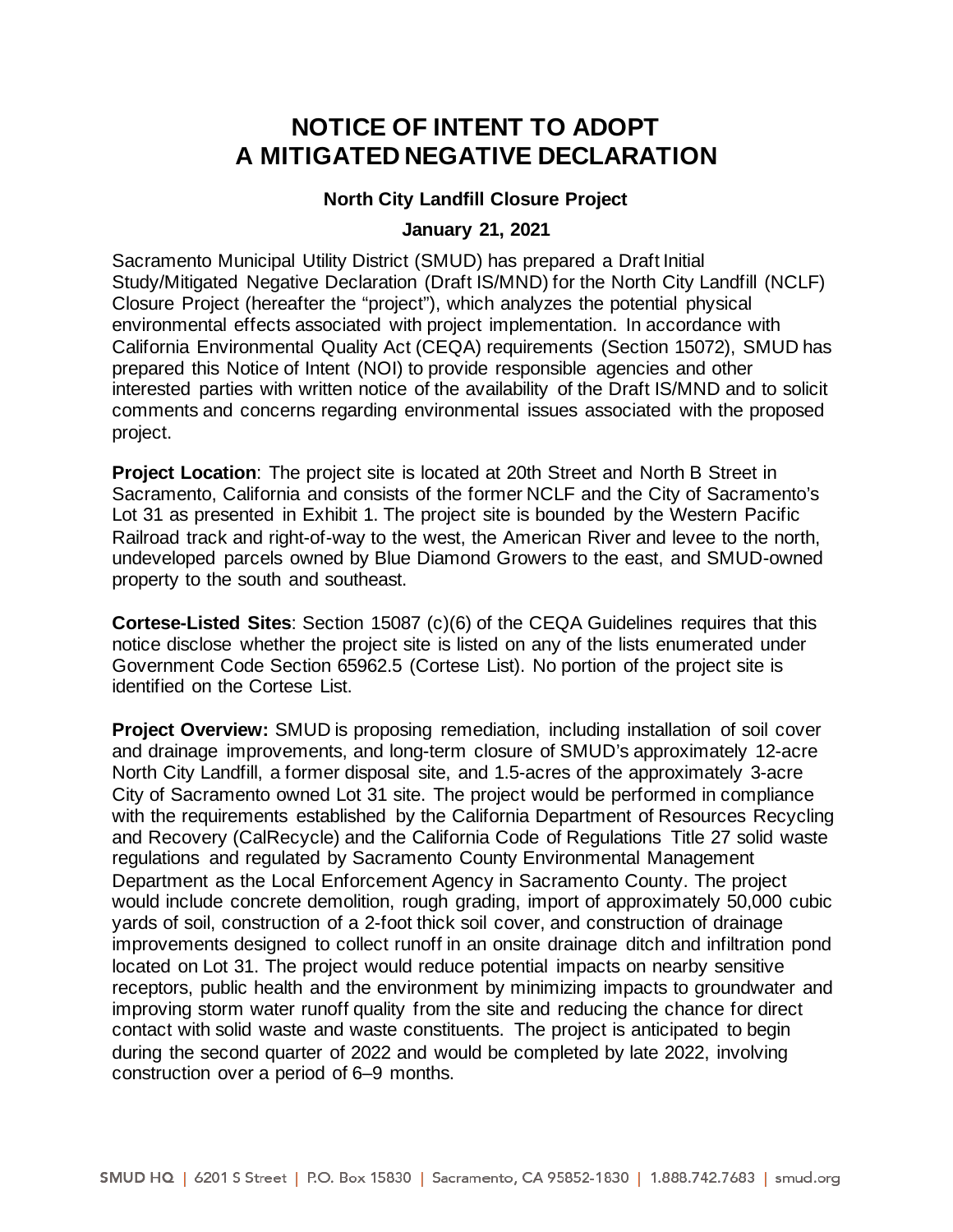**Public Review Period:** A 30-day public review period for the Draft IS/MND will commence on January 21, 2021 and extend through February 22, 2021 for interested individuals and public agencies to submit written comments on the document. Written comments on the Draft IS/MND can be sent to the following address: SMUD-Environmental Services, P.O. Box 15830 MS H201, Sacramento, CA 95852-1830, Attn: Kim Crawford or [kim.crawford@smud.org.](mailto:kim.crawford@smud.org)

**Document Availability:** The Draft IS/MND is available on SMUD's website https://www.smud.org /CEQA. Printed copies may be reviewed during normal business hours at SMUD Customer Service Center (6301 S Street, Sacramento, CA 95817 and SMUD East Campus Operations Center (4401 Bradshaw Road, Sacramento, CA 95827).

**Public Meeting:** SMUD will hold an online public meeting for the Draft IS/MND on February 4, 2021 from 6:00 to 7:00 p.m. to provide information and any questions on the proposed project. Access to the public meeting will be provided through a meeting link found at https://www.smud.org /CEQA.

**SMUD Board Adoption:** The SMUD Board of Directors will consider adoption of the IS/MND for this project at two meetings, the SMUD Energy Resources and Customer Service Committee (ERCS) meeting and the SMUD Board of Directors meeting, at which the public and responsible agencies may make oral comments. Both public meetings will be held at the SMUD Headquarters Auditorium, 6201 S Street, Sacramento, CA 95817 if conditions permit, otherwise the meetings will be held online. SMUD anticipates that the Board of Directors would consider the project at meetings in March 2021. The Board will take no action at the ERCS meeting. Please refer to

<https://www.smud.org/en/Corporate/About-us/Company-Information/Board-Meetings> for further information regarding meeting schedules and agenda items, including the project.

We appreciate your time and effort to review the Draft IS/MND. Your comments regarding this project will be considered as part of future decisions to be made by SMUD.

If you have questions about the online public meeting and/or project, please email [kim.crawford@smud.org](mailto:kim.crawford@smud.org) or call 916-732-5063. Para obtener información sobre el proyecto propuesto en español, envíe un correo electrónico a [kim.crawford@smud.org](mailto:kim.crawford@smud.org) o llame al 916-732-5063.

Sincerely,

K. Crawford

Kim Crawford SMUD Environmental Services